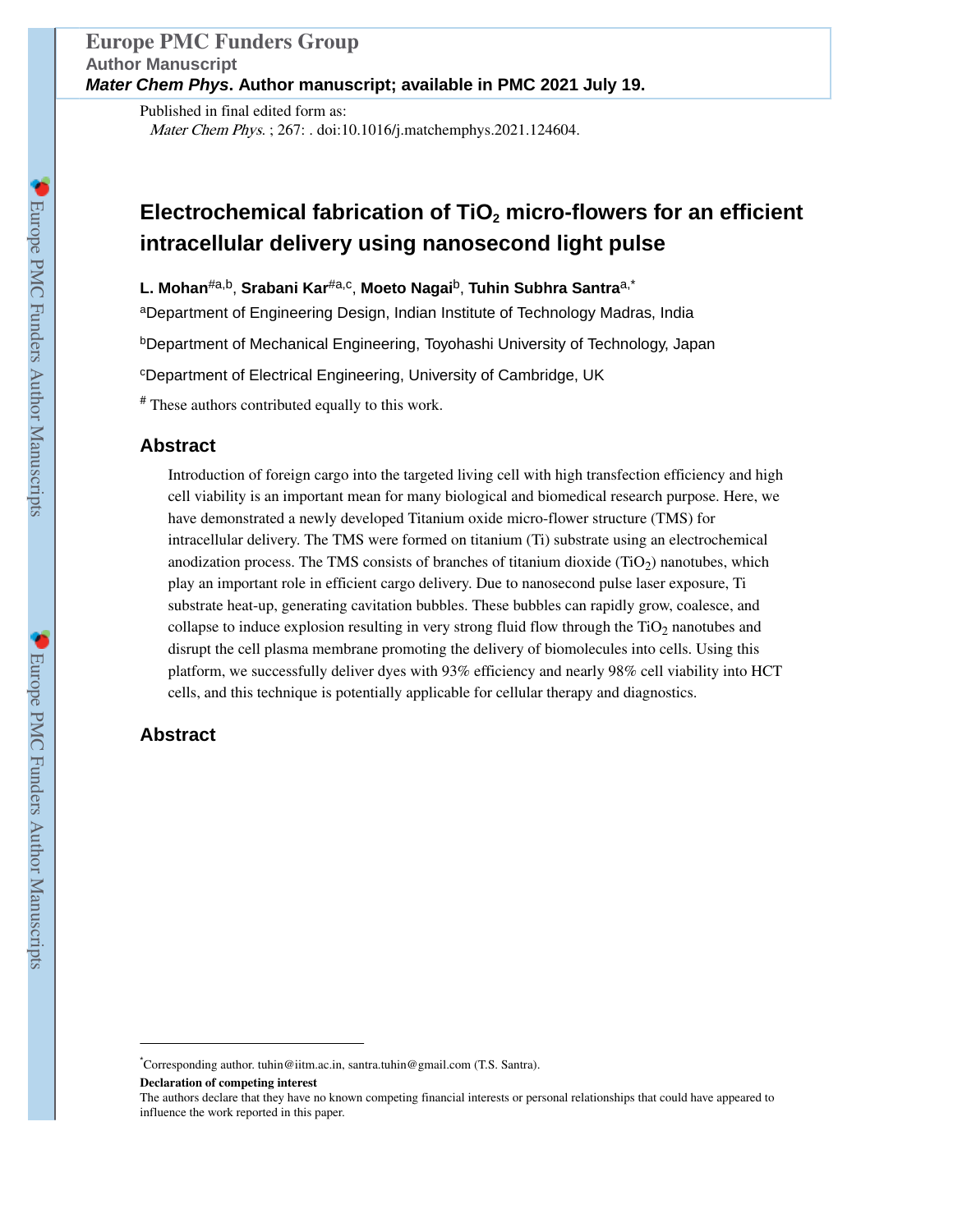

**Graphical Abstract.** 

#### **Keywords**

Micro flowers; Nanotubes; Intracellular delivery; Photoporation; Nanosecond pulse laser; Delivery efficiency; Cell viability

> The introduction of foreign biomolecules into cells through intracellular delivery, with high transfection efficiency and high cell viability, is a challenging task for therapeutics, diagnostics, and many biological and biomedical research [1,2]. Over the years, many transfection techniques have been developed, including biological, chemical, and physical methods [3–9]. The chemical and biological methods such as cationic polymers, cellpenetrating peptide, viral vectors have been widely used for intracellular delivery [6,7,10]; however, most of these techniques are limited with cell-specific plasmid delivery due to plasmid degradation, toxicity or safety concerns [11,12]. The physical methods such as microinjection [13], electroporation [8,14,15], jet injection [16], and sonoporation [17] have widely been developed, which use physical energy to disrupt the cell membranes and deliver foreign biomolecules into cells with high transfection efficiency and high cell viability. The microinjection technique can deliver biomolecules in all cell types with high transfection efficiency; however, it is a time-consuming process, limited with low throughput delivery,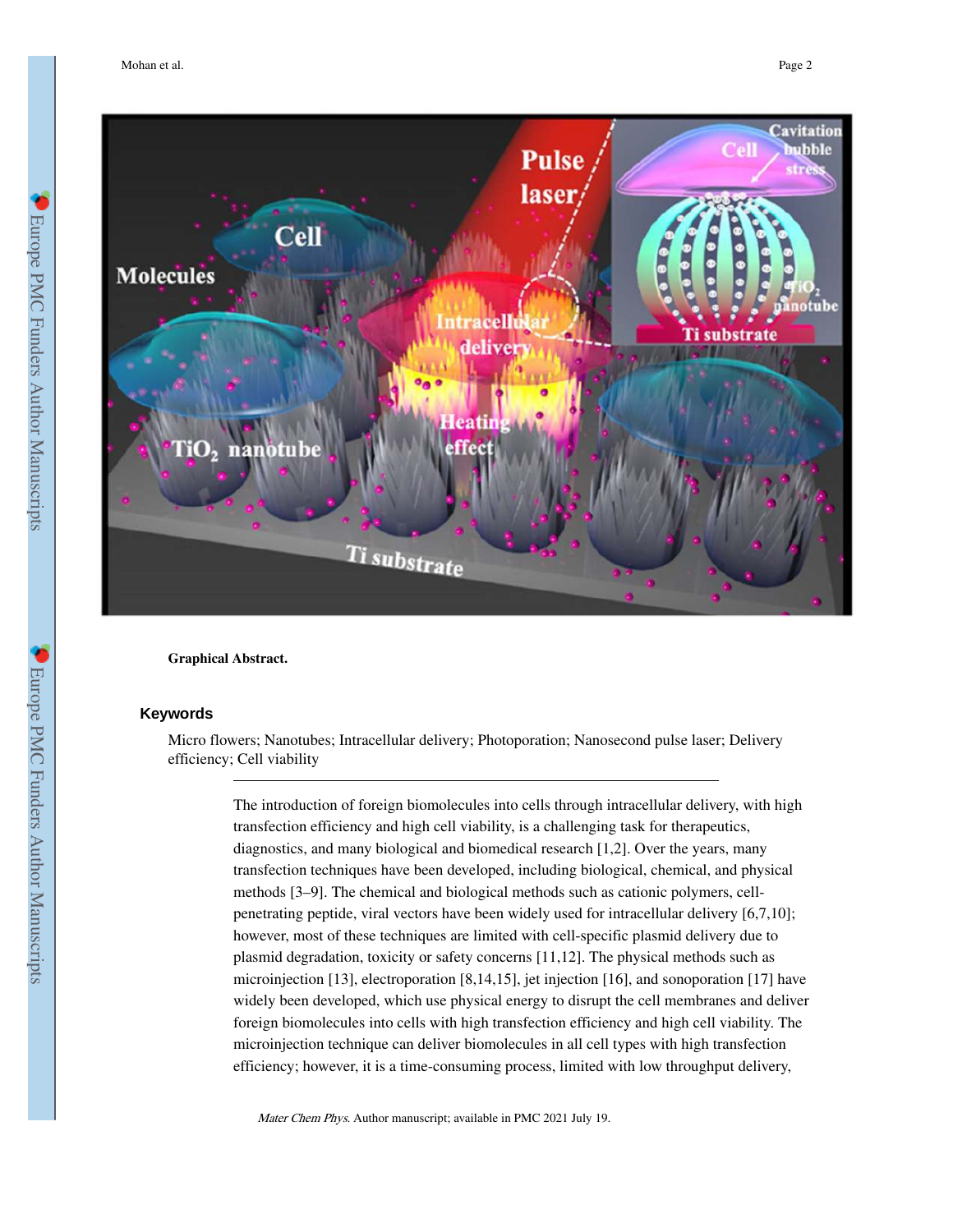and demands high skill person. The sonoporation technique uses shockwaves to deliver biomolecules into cells; however, it produces high toxicity and strong shear force that can cause cell damage easily and results in low cell viability [18]. In contrast, the electroporation technique is widely used for gene transfer due to its simplicity, short process time, and high throughput delivery; though, these techniques are often limited due to pH variation, easy sample contamination, toxicity, and electrolysis effect [8,19].

In the last two decades, the photoporation method has been emerging for a highly efficient intracellular delivery [20–26]. There are several techniques for photoporation mediated by light energy. Among them, a common methodology is the usage of metallic nanoparticles to interact with laser light and generate cavitation bubbles causing shear stress that deforms cell membrane and deliver biomolecules into cell. However, their delivery efficiency and viability need to be improved [27]. For photoporation, titanium (Ti) and Ti-based alloys can be a good choice due to their cost-effectiveness and easy to fabricate. Moreover, it exhibits superior mechanical properties, high corrosion resistance, and good biocompatibility [28,29]. Here, we proposed a proof-of-concept  $TiO<sub>2</sub>$  micro-flowers-based photoporation platform for intracellular delivery. Each  $TiO<sub>2</sub>$  micro-flower consists of a branch of  $TiO<sub>2</sub>$ nanotubes arranged in a flower-like manner on top of Ti substrate. Upon pulse laser irradiation, Ti substrate heat-up and induces vapor bubbles due to heating. The bubbles grow through  $TiO<sub>2</sub>$  nanotubes, and finally disrupt the cell membrane, which allows molecular delivery. Fig. 1 shows the schematic of this delivery process. The results show highly efficient intracellular Propidium iodide (PI) dye delivery (93%) into HCT cells with cell viability ~ 98%. This newly invented and highly biocompatible optoporation platform can be adapted as standard, safe, and cost-effective methods to perform intracellular delivery.

The  $TiO<sub>2</sub>$  micro-flowers were fabricated on titanium substrate using the electrochemical anodization technique. The detailed anodization and fabrication process are illustrated in supplementary materials. Fig. 2 (a) shows the field emission scanning electron microscopy (FESEM) image of the fabricated  $TiO<sub>2</sub>$  micro-flowers. A single micro-flower diameter is approximately 35–40 μm and inter-flower distance ~10–15 μm with height ~2.5–3 μm. The micro-flower construct with a branch of petals, and each petal thickness is approximately 300–400 nm. Again each petal is a construct of the branch of  $TiO<sub>2</sub>$  nanotubes, which is shown in Supplementary Figure. S1 Each  $TiO<sub>2</sub>$  nanotubes have approximately 60–80 nm diameter with 400 nm height. Fig. 2b shows a higher magnification image of Fig. 2a. Fig. 2 (c) and (d) show 3D construction images from FESEM image. The images confirm the high degree of ordering of the micro flowers. The detailed characterization techniques such as Fourier transform infrared spectroscopy (ATR-FTIR), Raman spectra and EDS confirm the TiO2 microstructure formation on titanium substrate. ATR-FTIR, Raman spectra and EDS data with detailed explanations (Fig. S2 and S3 and Table 1) are provided in the supplementary material.

After micro-flowers fabrication, the device was cleaned with the standard cleaning process and treated under ultraviolet light for 2 h for sterilization. Afterward, the device was cleaned using ultrapure water (18 M $\Omega$ ) to remove the contaminations from the device surface. After introducing the cells with medium, the device was transferred into an incubator (37 °C with 5% CO2) overnight to obtain proper cell adhesion on top of the device surface. The detailed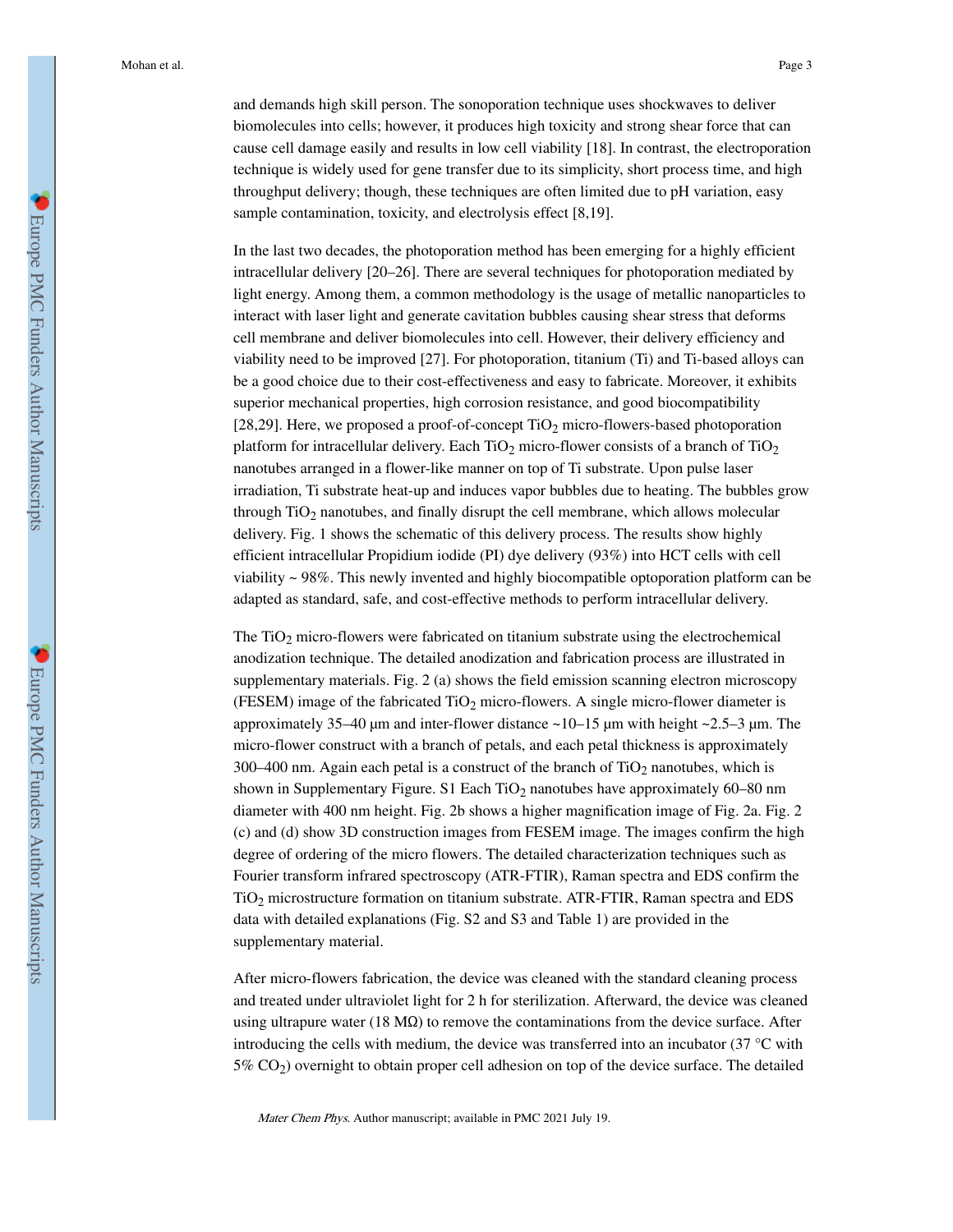cell culture protocol is provided in the supplementary material. Supplementary Figure (S4 shown calcein-AM staining (cell-permeable dye produce green color for live cells) live cells have adhered on top of the microflower surface as monolayer and it confirm that cells were grown healthy in nature. When cells strongly adhere to the micro-flower device surface, then cell impermeable molecules were added onto the device, and pulse laser was exposed for photoporation experiment.

In our study, first, PI dye was added on device surface (without adding any other dye), then 6.5 mJ laser energy with 5 ns pulse duration at 680 nm wavelength, with 10 Hz pulsing frequency was irradiated on the sample and finally the device was scanned at a speed of 150 mm/min. The PI dye is cell impermeable, and it can deliver into cell cytosol and produce red fluorescence imaging only if any mechanical membrane rupture happens [30]. Here due to pulsed laser irradiation, the Ti substrate heats-up and produces vapor bubbles. These bubbles can rapidly grow, coalesce and collapse to induce explosion resulting in very strong fluid flow through the branch of nanotubes in each petal of micro-flower and finally disrupt the cell plasma membrane to create transient membrane pores. As a result, PI dye was successfully delivered into the cells from outside by a simple diffusion process, due to concentration variation. Fig. 3a shows the successful PI dye delivery into HCT cells with 93% delivery efficiency. To check if the cells are alive or dead (because PI dye also can stain the nucleus of dead cells) after delivery, we added Calcein AM after 5 h of laser exposure. The calcein-AM hydrolysis inside live-cell and produce green fluorescence; in contrast, no color is generated for dead cells. Fig. 3b shows the live-cell imaging using calcein-AM (green). Fig. 3c shows the merged image of both (Fig. 3 a,b) distinguishing live and dead cells. Most of the cells of this image are green to yellowish-green color, indicating that cells are highly viable after delivery and very few red colors appear due to dead cells. Thus, these figures confirm that, after delivery, most of the cells are alive, and the cell viability reached approximately 98%.

In order to affirm bubble generation, we perform COMSOL multiphysics simulation that gives a clear picture of light-induced heating in this device. Since the micro-flower surface shows complete wettability (contact angle  $\sim 0^\circ$ ), each nanotube within the flower is considered to be filled by water medium in this simulation. We have simulated a model system (shown in supporting information Figure S5) containing four nanotube arrays on Ti substrate. Each nanotube has an outer diameter of 60 nm, thickness 10 nm and height 80 nm. This model has been simulated for laser excitation at 680 nm with a pulse duration of 5 ns and fluence 35 mJ/cm<sup>2</sup>. After irradiating with nanosecond laser pulse, the Ti substrate absorbs the laser energy and acts as a transient heat generator [31]. The simulation result shows local electric field enhancement in-between the nanotubes' nano-spaces near the Ti metallic substrates, as shown in Fig. 4a. This observation is similar to the local field enhancement at the nano-gap between the metallic substrate and dielectric nanoparticle [32,33]. Resistive heatings, as shown in Fig. 4b, is more at  $Ti/TiO<sub>2</sub>$  interface compare to bare Ti substrate without nanotubes. Half part of water on the Ti substrate is visually inactivated to show the heat distribution across the nanotubes in Fig. 4b. This happens due to confinement of more electric field at the nanogap in-between the  $TiO<sub>2</sub>$  nanotubes. It shows that heating occurs at the top surface of the Ti substrate due to its metallic characteristics. No heating effect is observed for  $TiO<sub>2</sub>$  nanotubes because the excitation energy (680 nm) is far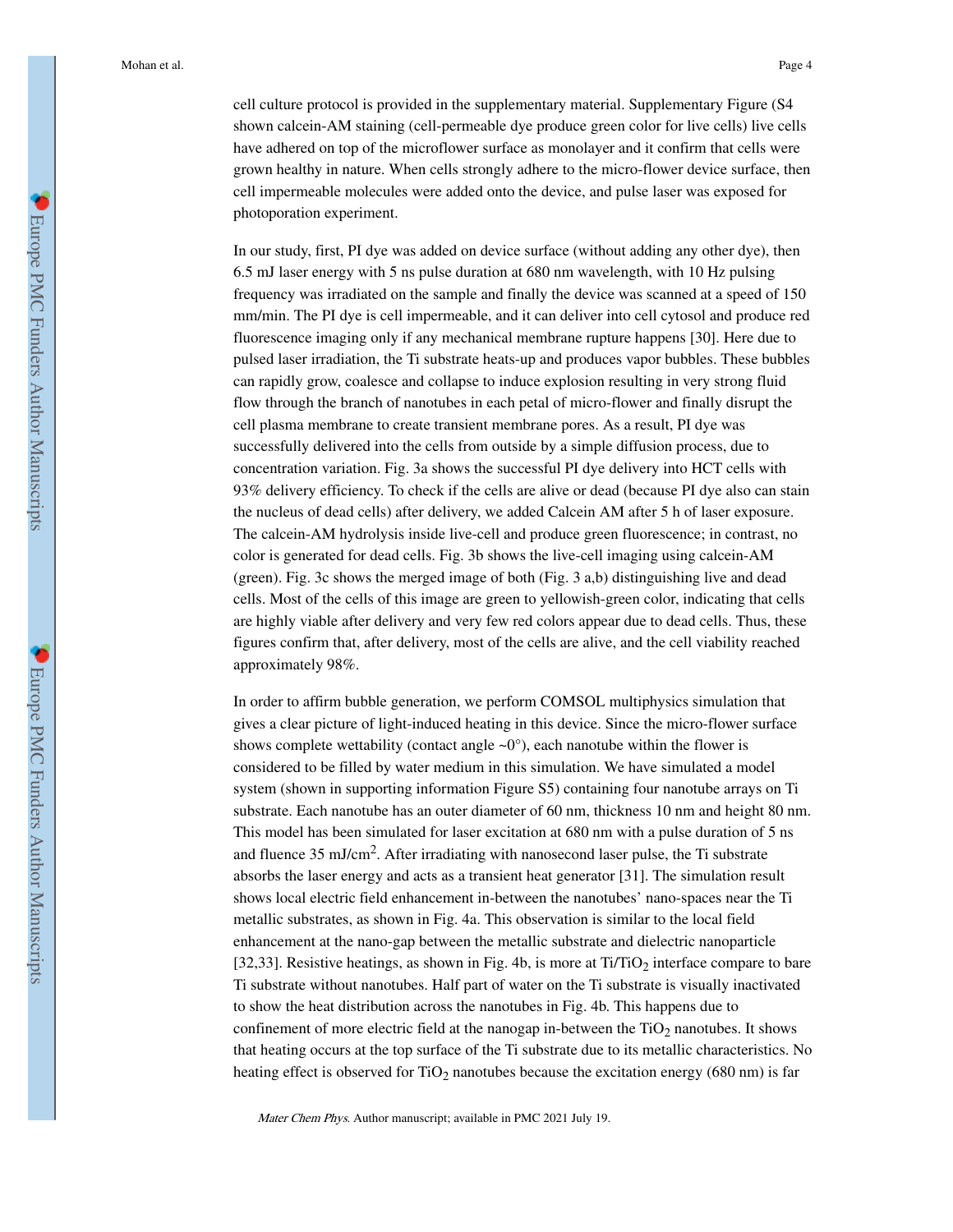below the bandgap energy (3.2 eV) of TiO<sub>2</sub>. The heat flux diffuses to the adjacent TiO<sub>2</sub> micro/nanostructures and the confined water medium with time. Once the local Ti/water temperature rises above the critical temperature [34] the vapor bubble nucleates within the nanotube (maybe at the dead-end at Ti/water interface). Local expansion of the nanostructures due to temperature can also help to nucleate the vapor bubble in nanochannel [35]. To calculate electron  $(T_e)$  and lattice temperature  $(T_l)$  in Ti substrate two-temperature model is used. The temperature dynamics for the whole model in time and space is obtained by following the equations below:

$$
C_e(T_e)\frac{\partial T_e}{\partial t} = \nabla (k_e \nabla T_e) - g(T_e - T_l) + Q(t),\tag{1}
$$

$$
C_l \frac{\partial T_l}{\partial t} = \nabla (k_l \nabla T_l) + g(T_e - T_l) - g_{lw}(T_l - T_w) - g_{ln}(T_l - T_n), \tag{2}
$$

$$
\rho_n C_n \frac{\partial T_n}{\partial t} = \nabla (k_n \nabla T_n) + g_{ln}(T_l - T_n) - g_{nw}(T_n - T_w), \tag{3}
$$

$$
\rho_w C_w \frac{\partial T_w}{\partial t} = \nabla (k_w \nabla T_w) + g_{lw} (T_l - T_w) + g_{nw} (T_n - T_w)
$$
\n<sup>(4)</sup>

Here,  $T_n$  is the nanotube temperature and  $T_w$  is the water temperature.  $g \sim 2 \times 10^7 \text{ Wm}^{-3} \text{K}^{-1}$ is the electron-phonon coupling factor of Ti [36]. Electron thermal conductivity,  $k_e = 15.3$ W/m.K, and lattice thermal conductivity,  $k_1 = 5.2$  W/m.K [37] of Ti.  $g_{ab}(T_a - T_b)$  is the heat transfer from a to b medium with  $g_{ab}$  being boundary heat exchange with Ti/water interface,  $g_{lw} = 105 \times 10^6$  W/m<sup>2</sup>K, Ti/TiO<sub>2</sub> interface  $g_{ln} = 1725 \times 10^6$  W/m<sup>2</sup>K and TiO<sub>2</sub>/water interface  $g_{nw} = 68 \times 10^6$  W/m<sup>2</sup>K, calculated following Ref [38].  $C_e = \alpha T_e$  is electronic specific heat [36] with  $a = 328.9 \text{ J m}^{-3} \text{ K}^{-2}$  and  $C_I = 2.3 \times 10^6 \text{ J m}^{-3} \text{ K}^{-1}$  is lattice specific heat of Ti [39].  $C_w = 4182$  J kg<sup>-1</sup> K<sup>-1</sup> and  $C_n = 639$  J kg<sup>-1</sup> K<sup>-1</sup> are the heat capacities of water and TiO<sub>2</sub> nanotube [40], respectively. The mass density is  $\rho_w = 1000 \text{ kg m}^{-3}$  of water and  $\rho_n = 4260 \text{ kg m}^{-3}$  of TiO<sub>2</sub>, respectively. Q(t) is transient heating due to pulsed laser irradiation. Fig. 4c shows the spatial temperature distribution across the whole model at the peak of temperature transient as shown in Fig. 4d. It shows that temperature maximizes at the upper surface of Ti and decreases gradually in both upper and lower directions. Interestingly, the temperature rise in  $Ti$ – $TiO<sub>2</sub>$ -water region is faster than  $Ti$ -water region because TiO<sub>2</sub> nanotubes act as a heat transfer medium for the former case (since  $g_{ln} > g_{lw}$ ). The transient temperature dynamics, in Fig. 4d, shows that the water temperature rises far above the boiling point of water. Therefore, such high rise of water temperature can generate vapor bubbles and induce cavitation. Also,  $TiO<sub>2</sub>$  tube wall would experience the local expansion due to temperature rise (it is not included in the simulation). Such expansion can promote nucleation of cavitation bubble within nanotubes [35].

The previous studies conducted on confined liquids in micro-nanochannel showed that bubble initially starts with spherical shape and then expands until it occupies the whole cross-section of the tube, after which it grows preferentially in the axial direction [41]. The shape of the bubble occupies the majority of the cross-section of the tube, finally reaches the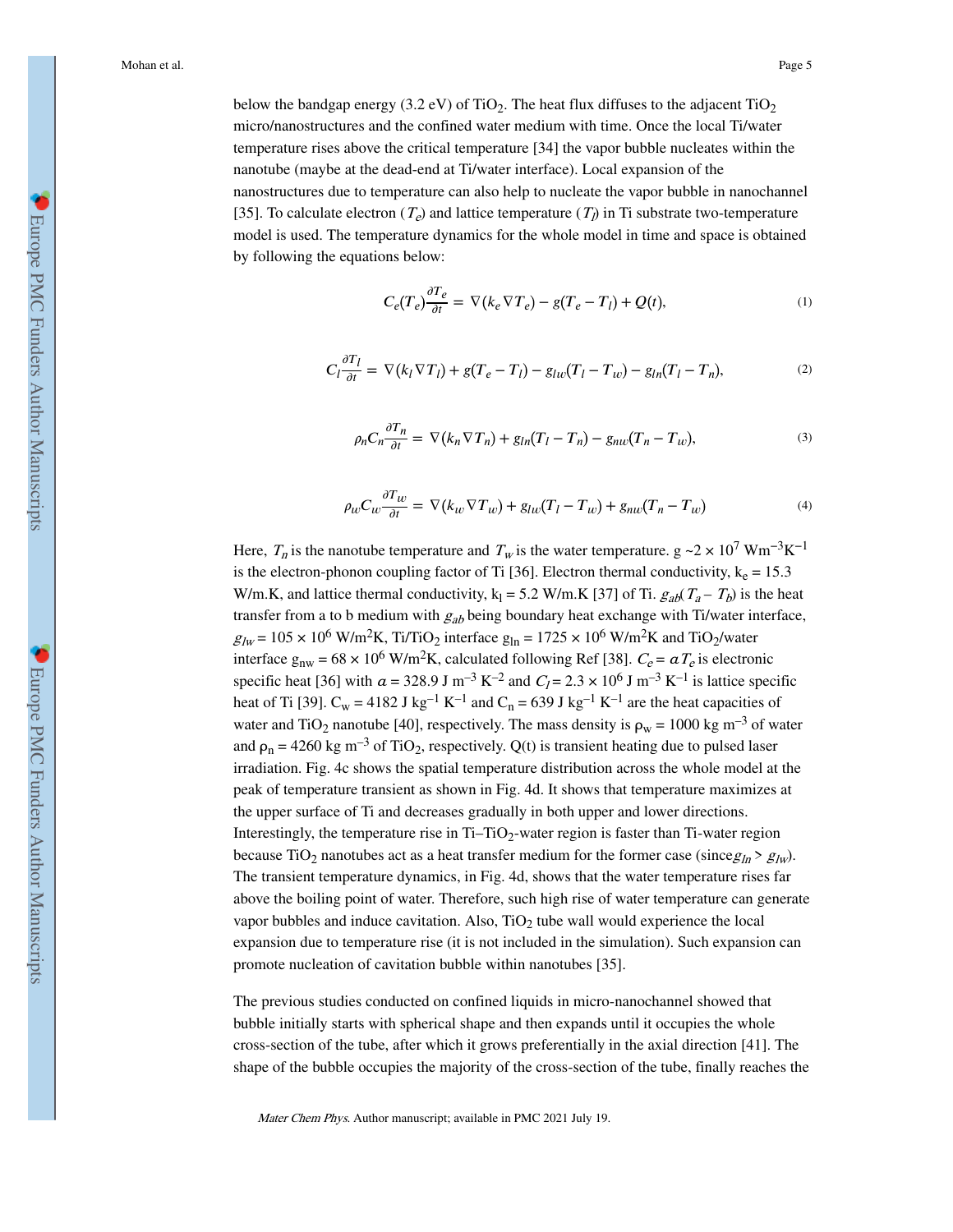cooler end of the tube [41]. Since the bubbles are bound to expand through the quasi-onedimensional geometry of the tubes, flower-like shapes, drives the nano-bubbles towards the same spot of the membrane. This region is preferentially the interface of the top center of micro-flower and cell membrane. The collective growth and collapse of the bubbles at the same spot can significantly enhance shear stress and jet flow of the liquid causing local deformation of cell membrane. Thus, the peculiar arrangements of nanotubes in the micro flower petals provide a competent means to focus mechanical energy on a micron-size small region of the cell to produce a highly localized shear stress and strain, causing localized membrane deformation or poration. A very recent study presents a rigorous assessment on the impact of laser-induced bubble hydrodynamics on membrane deformation [42]. A varying bio-effects, including necrosis, apoptosis, repairable poration and survival have been observed. These distinct impacts were strongly dependent on the inter-distance between the spot of bubble generation and the cell membrane and bubble shape. The dynamical characteristics of tandem bubble and spherical bubble showed significantly distinguished bio-effect on cell membrane. While spherical bubble leads to uniform membrane deformation causing multiple pores at different position of the membrane, tandem bubble causes heterogeneous pinpoint membrane poration. This was attributed to a jet caused by asymmetric collapse of the tandem bubble leading to the splashing radial outflow or the exponentially decaying shear stress generated by the rapid expansion of the bubble [42]. A quantitative and detailed study of this bubble dynamics is beyond the interest of the present work. It is important to note that we observed a significantly improved cell viability ~98% compared to the previous studies on laser-induced intracellular delivery. This observation can be attributed to the fact that the pores get resealed after intracellular delivery without inducing permanent deformation. The previous studies showed that the distance between the bubble generating position and cell membrane plays a crucial role to decide which bio-effect would be more significant than the others. The fixed height of the TiO<sub>2</sub> nanotubes provides a safe distance to the cell so that the shear stress due to rapid expansion of the bubble at the point of nucleation cannot cause significant necrosis or apoptosis. Besides, the extremely high biocompatible surface of  $TiO<sub>2</sub>$  micro flowers can assist the cells to live longer which is the additional benefit for promoting high cell viability.

Furthermore, we have performed cell viability test on different days using  $TiO<sub>2</sub>$  microflowers. The viability was conducted as a control experiment using normal cell culture Petri dish without  $TiO<sub>2</sub>$  micro-flower, before and after laser exposure with  $TiO<sub>2</sub>$  micro-flower. The MTT "(3- [4,5-dimethylthiozol-2-yl]-2,5 diphenyl tetrazolium bromide, analytical grade, TCI, Japan)" assay was used for cell viability test using HeLa cells and the method defined in earlier studies [43]. For this test, initially, each sample was added in a 30 mm cell culture plate, and HeLa cells were seeded at a density of  $0.5 \times 10^5$  cells/mL. The MTT assay test was performed after 2 h, 3 days, and 7 days before and after laser exposure. The concentration of 50 μl of 5 mg/ml, MTT (stock) was added in each plate and then incubated at a temperature of 37 °C in a 5% CO<sub>2</sub> incubator for 4 h. After 4 h, the cell culture medium containing MTT was removed from the culture plate by aspiration. Thereafter, the formed formazan crystals were dissolved by adding 500 μl dimethyl sulfoxide (DMSO, Sigma-Aldrich). Then, the 200 μl of DMSO dissolved formazan crystals aliquots were transferred into a 96-well plate for reading the optical density at 570 nm through a plate reader (AS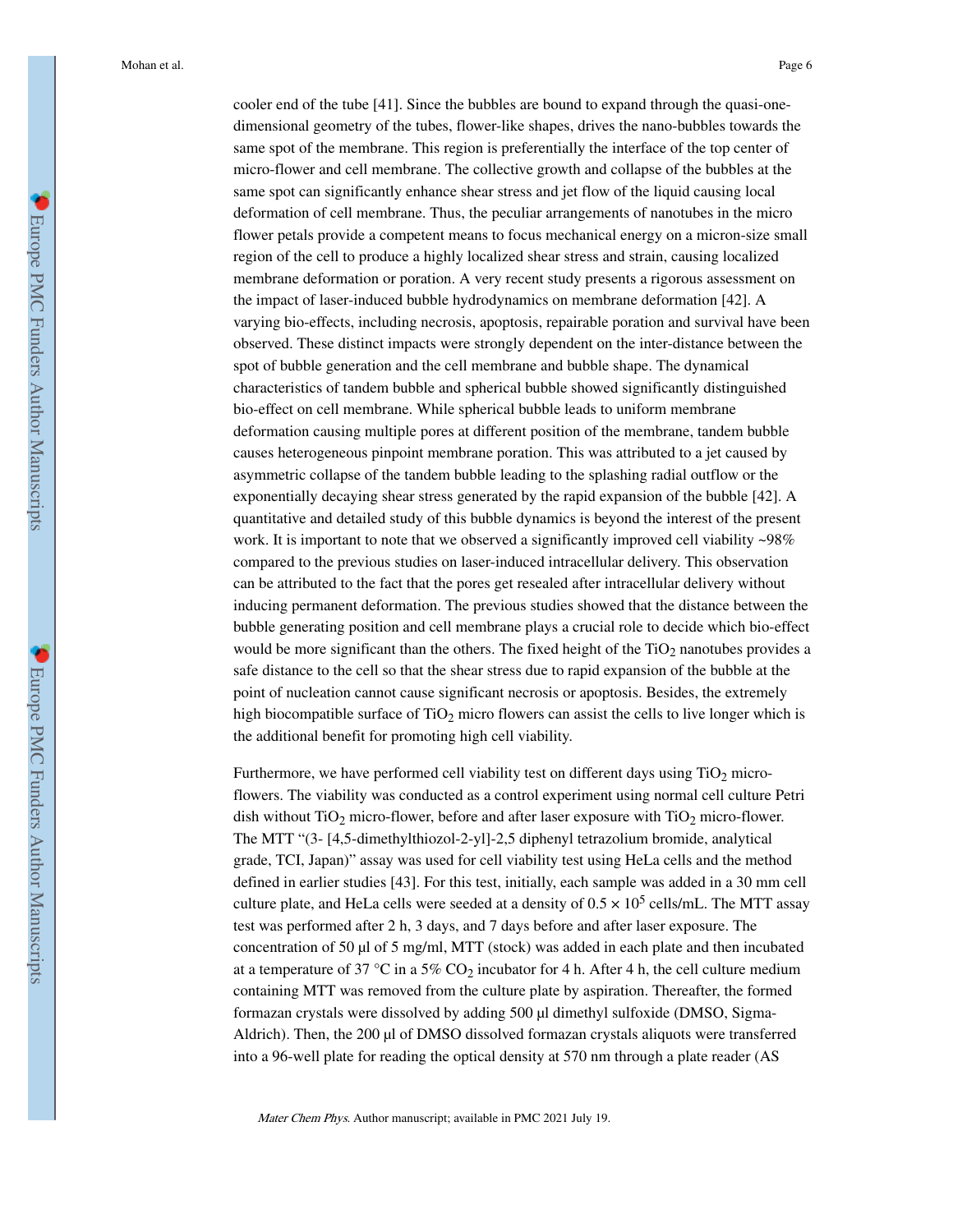ONE MPR-A 100). All the samples were assayed in triplicates. The measured optical density relates to the viability of cells, higher the optical density, better the cell viability. Fig. 5 shows the cell viability using MTT assay with a control experiment, before and after laser exposure for 2 h, 3 days, and 7 days. It was observed that, with laser exposure on  $TiO<sub>2</sub>$ , the cell viability was more than 96% after 2 h and continuously increase this viability even after 7 days.

In summary, we demonstrate a new proof of concept of pulsed laser activated intracellular delivery using  $TiO<sub>2</sub>$  micro-flowers. The micro-flowers were fabricated using electrochemical anodization process, which consists of a branch of  $TiO<sub>2</sub>$  nanotubes on each micro-flowers petals. Due to pulse laser activation and bubble generation, strong fluid flow induces on plasma membrane and creates transient membrane pores for intracellular delivery. Using our platform, we successfully deliver molecular dyes with high delivery efficiency and high cell viability. Our platform might be potentially applicable to basic cellular research, therapy, diagnostics, and biomedical research purpose.

## **Supplementary Material**

Refer to Web version on PubMed Central for supplementary material.

#### **Acknowledgments**

We greatly appreciate for the financial support from DBT/Wellcome Trust India Alliance Fellowship under grant number IA/E/16/ 1/ 503062. The authors would like to thank Dr. Pallavi Gupta and Ms. B. Nandhini, for their help during experiments.

# **References**

- [1]. Pack DW, Hoffman AS, Pun S, Stayton PS. Design and development of polymers for gene delivery. Nat Rev Drug Discov. 2005; 4:581–593. DOI: 10.1038/nrd1775 [PubMed: 16052241]
- [2]. Gu Z, Biswas A, Zhao M, Tang Y. Tailoring nanocarriers for intracellular protein delivery. Chem Soc Rev. 2011; 40:3638–3655. DOI: 10.1039/c0cs00227e [PubMed: 21566806]
- [3]. Hima, M, Pallavi, G, Mohan, L, Nagai, M, Wankhar, S, Santra, TS. Microneedles-current trends & applicationsMicrofluid Bio-MEMS Devices Appl. Santra, TS, editor. Jenny Stanford Publisher Pvt. Ltd; Singapore: 2020. 68
- [4]. Shinde, P, Kumar, A, KavithaDey, K, Mohan, L, Kar, S, Barik, TK, Sharifi-Rad, J, Nagai, M, Santra, TS. Physical approaches for drug deliveryDeliv Drugs. Elsevier; 2020. 161–190.
- [5]. Shinde P, Mohan L, Kumar A, Dey K, Maddi A, Patananan AN, Tseng FG, Chang HY, Nagai M, Santra TS. Current trends of microfluidic single-cell technologies. Int J Mol Sci. 2018; 19 doi: 10.3390/ijms19103143
- [6]. Nayak S, Herzog RW. Progress and prospects: immune responses to viral vectors. Gene Ther. 2010; 17:295–304. DOI: 10.1038/gt.2009.148 [PubMed: 19907498]
- [7]. Schmid RM, Weidenbach H, Draenert GF, Liptay S, Lührs H, Adler G. Liposome mediated gene transfer into the rat oesophagus. Gut. 1997; 41:549–556. DOI: 10.1136/gut.41.4.549 [PubMed: 9391258]
- [8]. Kar S, Mohan L, Dey K, Shinde P, Chang HY, Nagai M, Santra TS. Single-cell electroporation: current trends, applications and future prospects. J Micromech Microeng. 2018; 28 123002 doi: 10.1088/1361-6439/AAE5AE
- [9]. Kumar, A, Mohan, L, Shinde, P, Chang, HY, Nagai, M, Santra, TS. Mechanoporation: toward single cell approachesSingle-Cell Technol. Hand, B, editor. Springer Singapore; 2018. 1–29.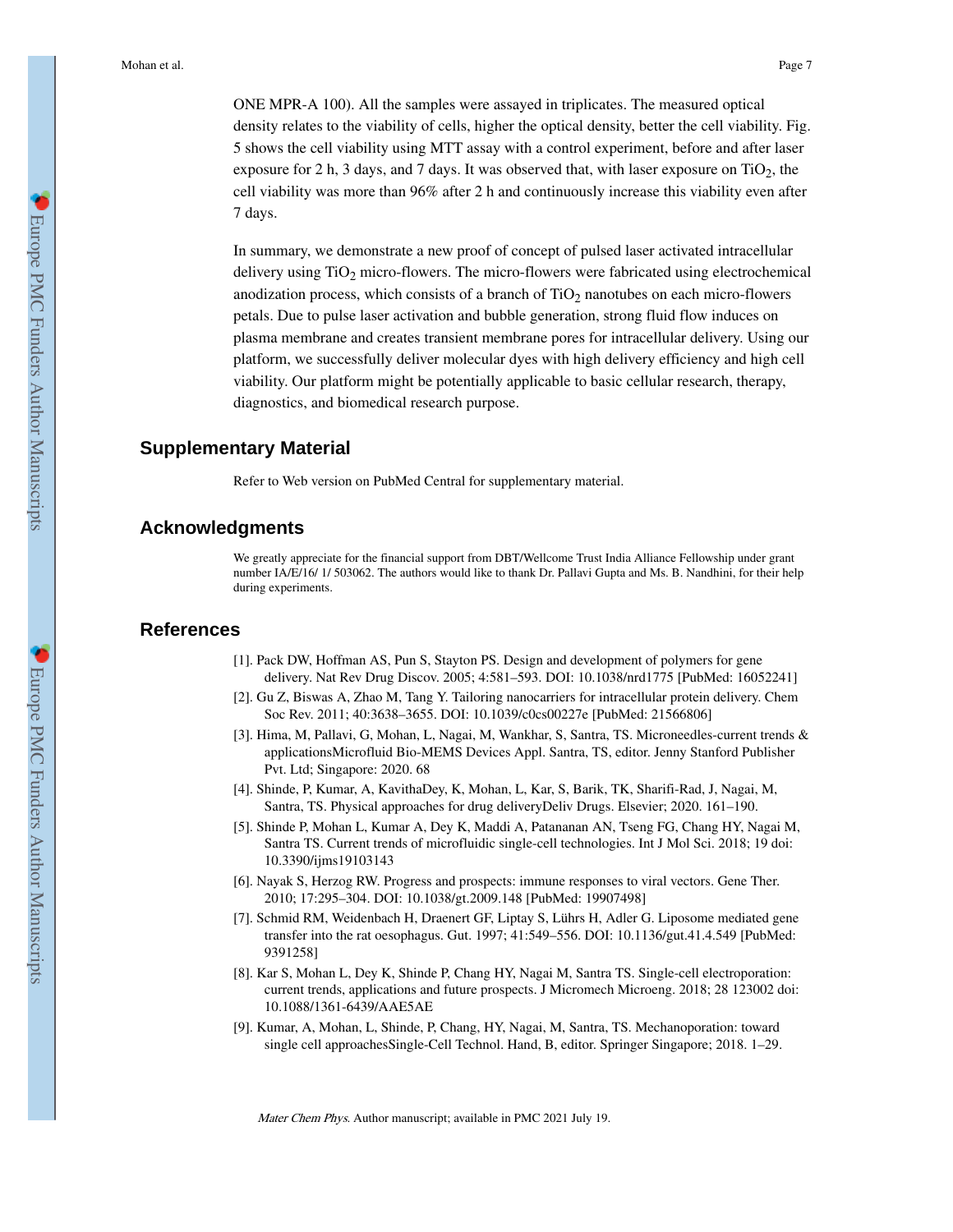- [10]. Stephens DJ, Pepperkok R. The many ways to cross the plasma membrane. Proc Natl Acad Sci U S A. 2001; 98:4295–4298. DOI: 10.1073/pnas.081065198 [PubMed: 11274366]
- [11]. Crystal RG. Transfer of genes to humans: early lessons and obstacles to success. Science. 1995; 270:404–410. DOI: 10.1126/science.270.5235.404 [PubMed: 7569994]
- [12]. Hartman ZC, Appledorn DM, Amalfitano A. Adenovirus vector induced innate immune responses: impact upon efficacy and toxicity in gene therapy and vaccine applications. Virus Res. 2008; 132:1–14. DOI: 10.1016/j.virusres.2007.10.005 [PubMed: 18036698]
- [13]. Capecchi MR. High efficiency transformation by direct microinjection of DNA into cultured mammalian cells. Cell. 1980; 22:479–488. [PubMed: 6256082]
- [14]. Santra, TS, Wang, PC, Tseng, FG. Electroporation based drug delivery and its applicationsAdv Micro/Nano Electromechanical Syst Fabr Technol. InTech; 2013.
- [15]. Santra TS, Kar S, Chang HY, Tseng FG. Nano-localized single-cell nano-electroporation. Lab Chip. 2020; 20:4194–4204. DOI: 10.1039/d0lc00712a [PubMed: 33047768]
- [16]. Fuller DH, Loudon P, Schmaljohn C. Preclinical and clinical progress of particle-mediated DNA vaccines for infectious diseases. Methods. 2006; 40:86–97. DOI: 10.1016/j.ymeth.2006.05.022 [PubMed: 16997717]
- [17]. Ohta S, Suzuki K, Ogino Y, Miyagawa S, Murashima A, Matsumaru D, Yamada G. Gene transduction by sonoporation. Dev Growth Differ. 2008; 50:517–520. DOI: 10.1111/ j.1440-169X.2008.01026.x [PubMed: 18430029]
- [18]. Lentacker I, De Cock I, Deckers R, De Smedt SC, Moonen CTW. Understanding ultrasound induced sonoporation: definitions and underlying mechanisms. Adv Drug Deliv Rev. 2014; 72:49–64. DOI: 10.1016/j.addr.2013.11.008 [PubMed: 24270006]
- [19]. Santra TS, Tseng FG. Recent trends on micro/nanofluidic single cell electroporation. Micromachines. 2013; 4:333–356.
- [20]. Wu YC, Wu TH, Clemens DL, Lee BY, Wen X, Horwitz MA, Teitell MA, Chiou PY. Massively parallel delivery of large cargo into mammalian cells with light pulses. Nat Methods. 2015; 12:439. [PubMed: 25849636]
- [21]. Santra TS, Kar S, Chen TC, Chen CW, Borana J, Lee MC, Tseng FG. Nearinfrared nanosecondpulsed laser-activated highly efficient intracellular delivery mediated by nano-corrugated mushroom-shaped gold-coated polystyrene nanoparticles. Nanoscale. 2020; 12:12057–12067. DOI: 10.1039/D0NR01792B [PubMed: 32469040]
- [22]. Shinde P, Kar S, Mohan L, Chang HY, Tseng FG, Nagai M, Santra TS. Infrared pulse laser activated highly efficient intracellular delivery using titanium micro-dish device. ACS Biomater Sci Eng. 2020; doi: 10.1021/acsbiomaterials.0c00785
- [23]. Ishii A, Hiruta Y, Heinemann D, Heisterkamp A, Kanazawa H, Terakawa M. Intracellular localization and delivery of plasmid DNA by biodegradable microsphere-mediated femtosecond laser optoporation. J Biophot. 2017; 10:1723–1731. DOI: 10.1002/jbio.201600323
- [24]. Terakawa M, Tanaka Y. Dielectric microsphere mediated transfection using a femtosecond laser. Opt Lett. 2011; 36 2877 doi: 10.1364/ol.36.002877 [PubMed: 21808344]
- [25]. Mohan L, Kar S, Hattori Ren, Ishii-Teshima M, Bera P, Roy S, Santra TS, Shibata T, Nagai M. Can titanium oxide nanotubes facilitate intracellular delivery by laser-assisted photoporation? Appl Surf Sci. 2021; 543 148815 doi: 10.1016/j.apsusc.2020.148815
- [26]. Mohan L, Kar S, Mahapatra PS, Nagai M, Santra TS. Fabrication of TiO2microspikes for highly efficient intracellular delivery by pulse laser-assisted photoporation. RSC Adv. 2021; 11:9336– 9348. DOI: 10.1039/d0ra09785c
- [27]. Santra, Tuhin Subhra; Tseng, Fan-Gang. Handbook of Single Cell Technologies. first ed. Springer; Singapore: 2021.
- [28]. Kaur M, Singh K. Review on titanium and titanium based alloys as biomaterials for orthopaedic applications. Mater Sci Eng C. 2019; 102:844–862. DOI: 10.1016/j.msec.2019.04.064
- [29]. Mohan L, Anandan C. Wear and corrosion behavior of oxygen implanted biomedical titanium alloy Ti-13Nb-13Zr. Appl Surf Sci. 2013; 282:281–290. DOI: 10.1016/j.apsusc.2013.05.120
- [30]. Santra TS, Chen CW, Chang HY, Tseng FG. Dielectric passivation layer as a substratum on localized single-cell electroporation. RSC Adv. 2016; 6:10979–10986.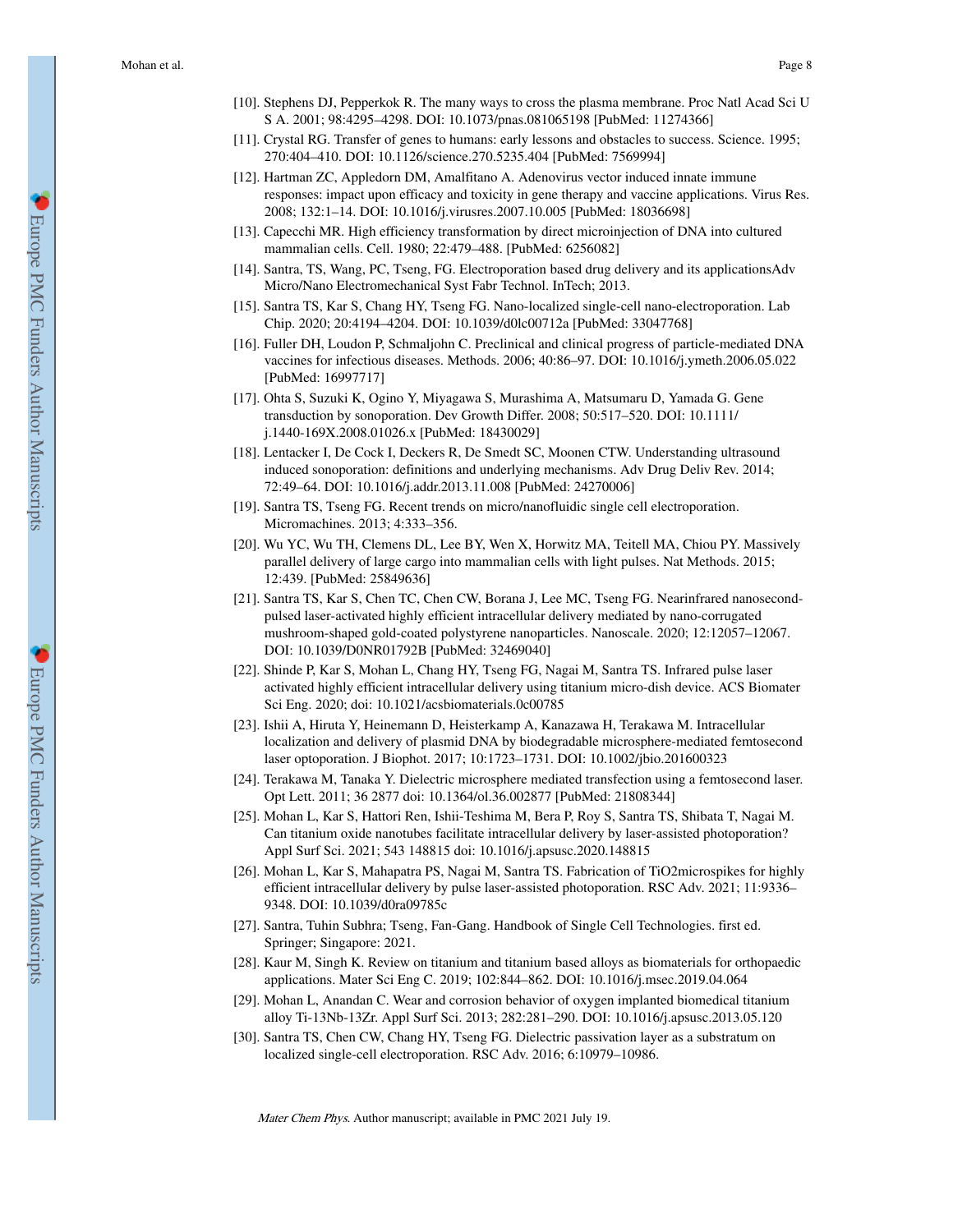- [31]. Wu TH, Teslaa T, Teitell MA, Chiou PY. Photothermal nanoblade for patterned cell membrane cutting. Opt Express. 2010; 18:23153–23160. [PubMed: 21164656]
- [32]. Hutter T, Huang FM, Elliott SR, Mahajan S. Near-field plasmonics of an individual dielectric nanoparticle above a metallic substrate. J Phys Chem C. 2013; 117:7784–7790. DOI: 10.1021/ jp400963f
- [33]. Li L, Hutter T, Finnemore AS, Huang FM, Baumberg JJ, Elliott SR, Steiner U, Mahajan S. Metal oxide nanoparticle mediated enhanced Raman scattering and its use in direct monitoring of interfacial chemical reactions. Nano Lett. 2012; 12:4242–4246. DOI: 10.1021/nl302029p [PubMed: 22765890]
- [34]. Bao B, Zandavi SH, Li H, Zhong J, Jatukaran A, Mostowfi F, Sinton D. Bubble nucleation and growth in nanochannels. Phys Chem Chem Phys. 2017; 19:8223–8229. DOI: 10.1039/ c7cp00550d [PubMed: 28271101]
- [35]. Duan C, Karnik R, Lu MC, Majumdar A. Evaporation-induced cavitation in nanofluidic channels. Proc Natl Acad Sci U S A. 2012; 109:3688–3693. DOI: 10.1073/pnas.1014075109 [PubMed: 22343530]
- [36]. Lin Z, Zhigilei LV, Celli V. Electron-phonon coupling and electron heat capacity of metals under conditions of strong electron-phonon nonequilibrium. Phys Rev B. 2008; 77 075133 doi: 10.1103/PhysRevB.77.075133
- [37]. Powell RW, Tye RP. The thermal and electrical conductivity of titanium and its alloys. J Less-Commn Met. 1961; 3:226–233.
- [38]. Chang G, Sun F, Duan J, Che Z, Wang X, Wang J, Kim MJ, Zhang H. Effect of Ti interlayer on interfacial thermal conductance between Cu and diamond. Acta Mater. 2018; 160:235–246. DOI: 10.1016/j.actamat.2018.09.004
- [39]. Rao RR, Rajput A. Lattice specific heat and thermal expansion of titanium. Phys Rev B. 1979; 19:3323–3328. DOI: 10.1103/PhysRevB.19.3323
- [40]. McDonald HJ, Seltz H. The heat capacities of titanium dioxide from 68-298°K. The thermodynamic properties of titanium dioxide. J Am Chem Soc. 1939; 61:2405–2407. DOI: 10.1021/ja01878a040
- [41]. Sun C, Can E, Dijkink R, Lohse D, Prosperetti A. Growth and collapse of a vapour bubble in a microtube: the role of thermal effects. J Fluid Mech. 2009; 632:5–16. DOI: 10.1017/ S0022112009007381
- [42]. Yuan F, Yang C, Zhong P. Cell membrane deformation and bioeffects produced by tandem bubble-induced jetting flow. Proc Natl Acad Sci U S A. 2015; 112:E7039–E7047. DOI: 10.1073/ pnas.1518679112 [PubMed: 26663913]
- [43]. Mohan L, Kar S, Nandhini B, Dhilip Kumar SS, Nagai M, Santra TS. formation of nanostructures on magnesium alloy by anodization for potential biomedical applications. Mater Today Commun. 2020; 101403 doi: 10.1016/j.mtcomm.2020.101403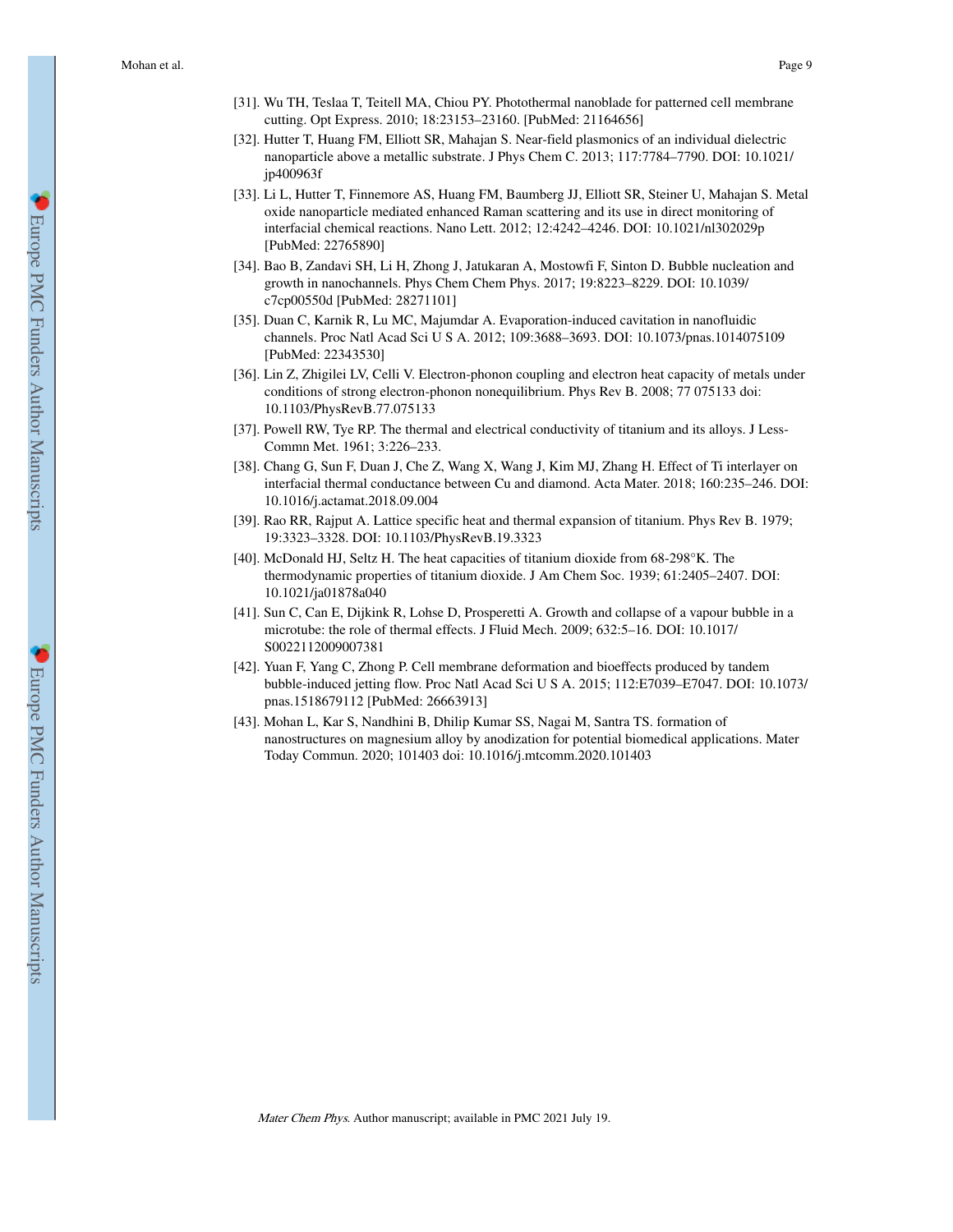## **Highlights**

- **•** Titanium oxide micro-flowers (TMS) was formed on titanium by electrochemical anodization.
- **•** TMS consists of branches of titanium dioxide nanotubes that play an essential role in efficient cargo delivery.
- **•** Pulsed laser and TMS interaction generate cavitational bubbles and deform the cell membrane for intracellular delivery.
- **•** Propidium Iodide dye was delivered into HCT cells with high delivery efficiency and cell viability.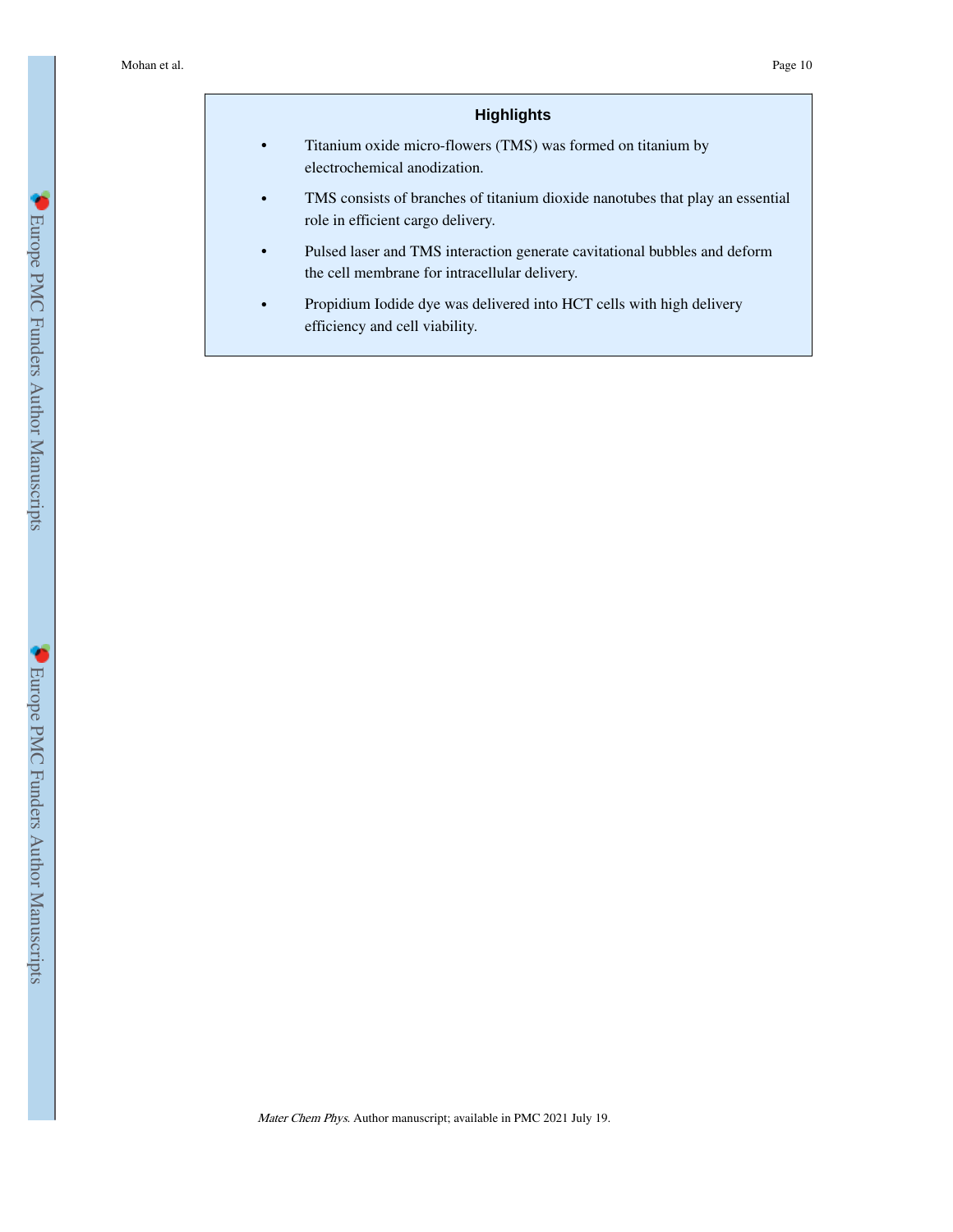

**Fig. 1. The schematic of pulse laser-assisted vapor bubble generation and intracellular delivery using TiO2 micro-flowers.**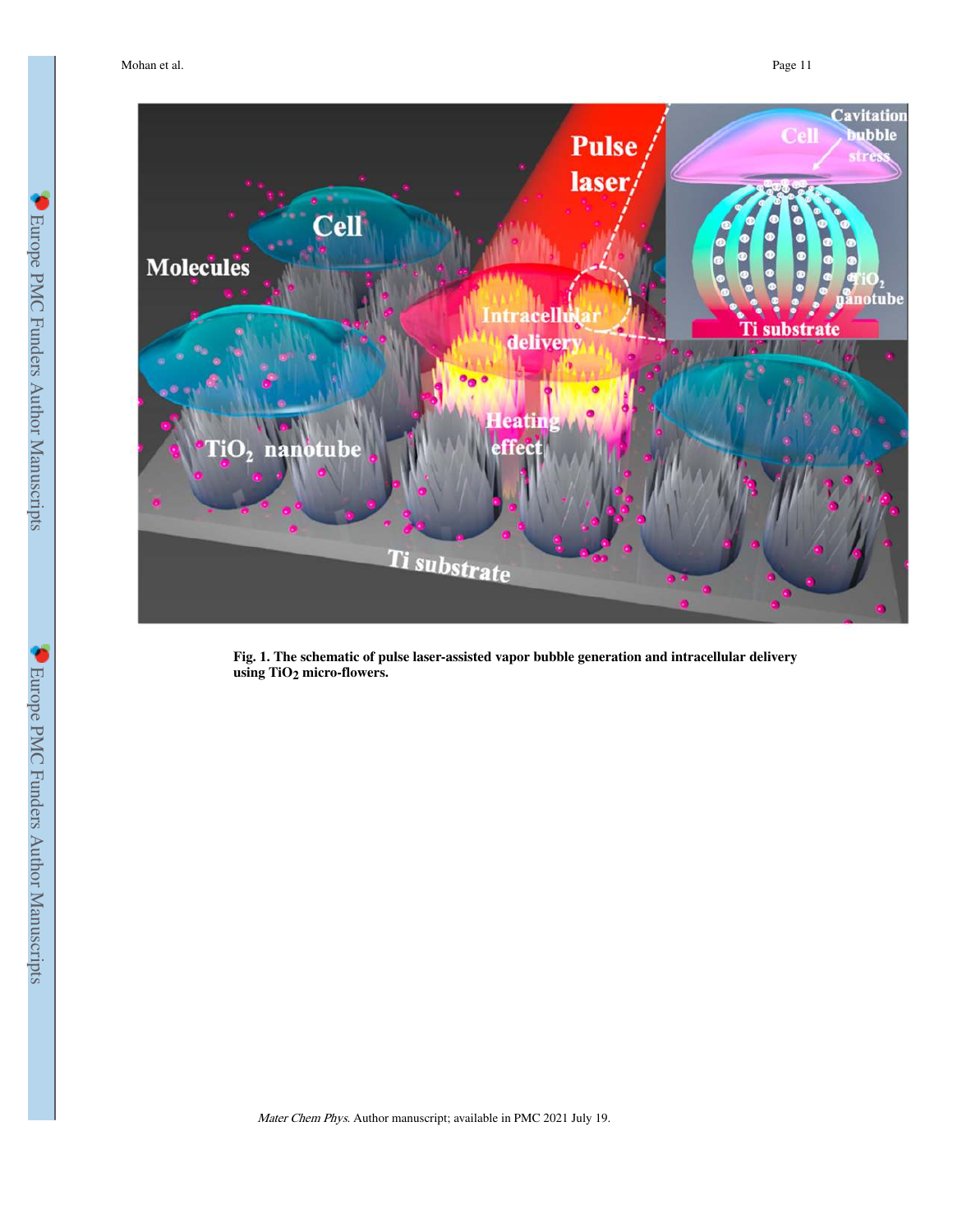

## **Fig. 2. The TiO2 micro-flowers fabrication on Ti substrate using the electrochemical anodization technique.**

(a) FESEM image of micro-flowers, (b) single microflower with higher magnification, (c) 3D construction of micro-flowers from the above FESEM image (d) single 3D construction of micro-flower.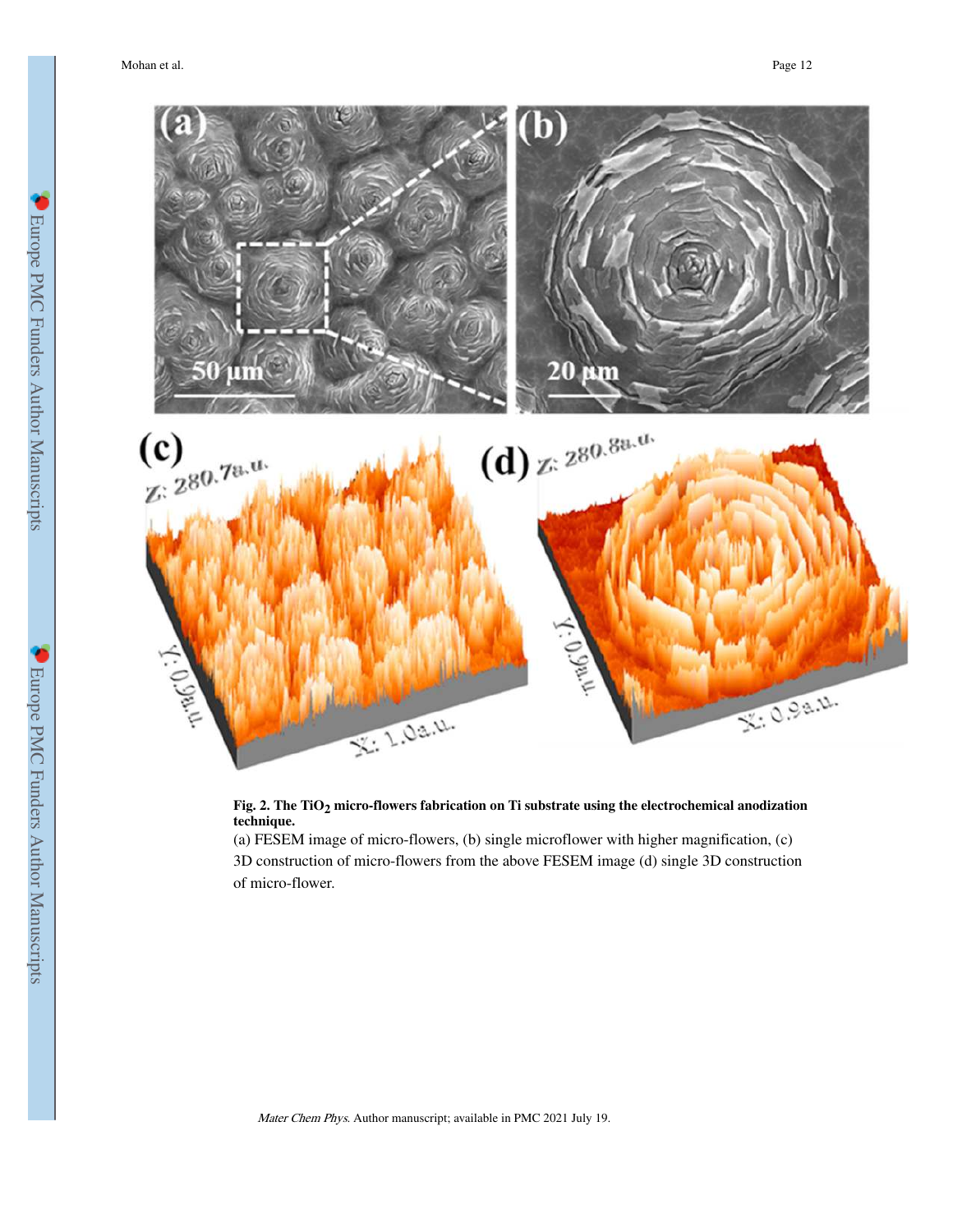

#### **Fig. 3. PI dye delivery and cell viability of HCT cells at 680 nm wavelength with 6.5 mJ laser fluence**

(a) PI dye delivery (red) (b) live-cell staining by Calcein AM (green) (c) merge image of live cells and PI dye delivery cells. (For interpretation of the references to color in this figure legend, the reader is referred to the Web version of this article.)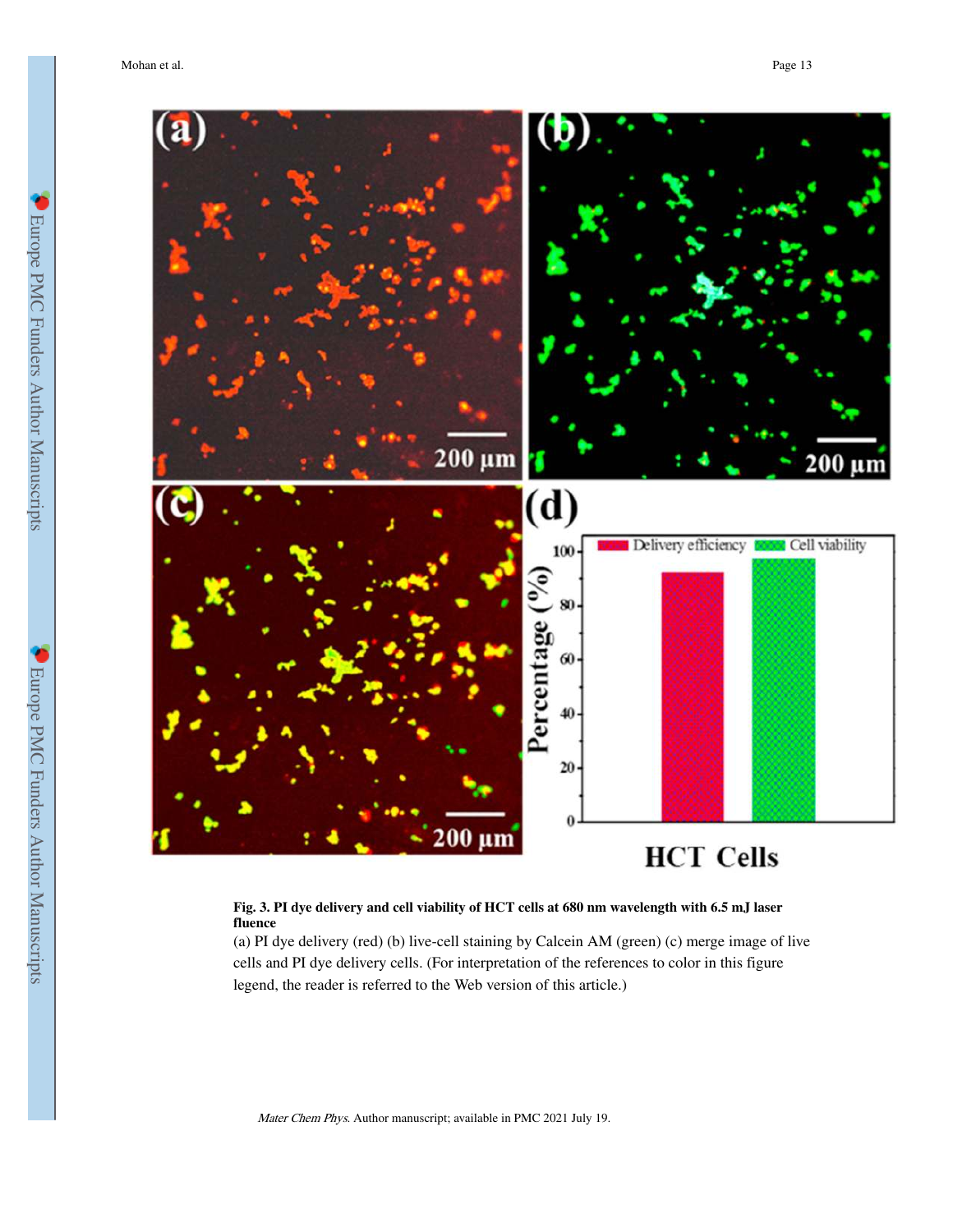

### **Fig. 4. Simulation results for TiO2/Ti model.**

(a) Field enhancement at nanospace in-between nanotubes close to the Ti substrate. (b) Resistive heating in 3D. (c) Spatial temperature distribution at the peak of transient temperature. (d) Transient dynamics of  $T_e$ ,  $T_l$ , and  $T_w$  at an arbitrary position of Ti/ water/TiO<sub>2</sub> interface.